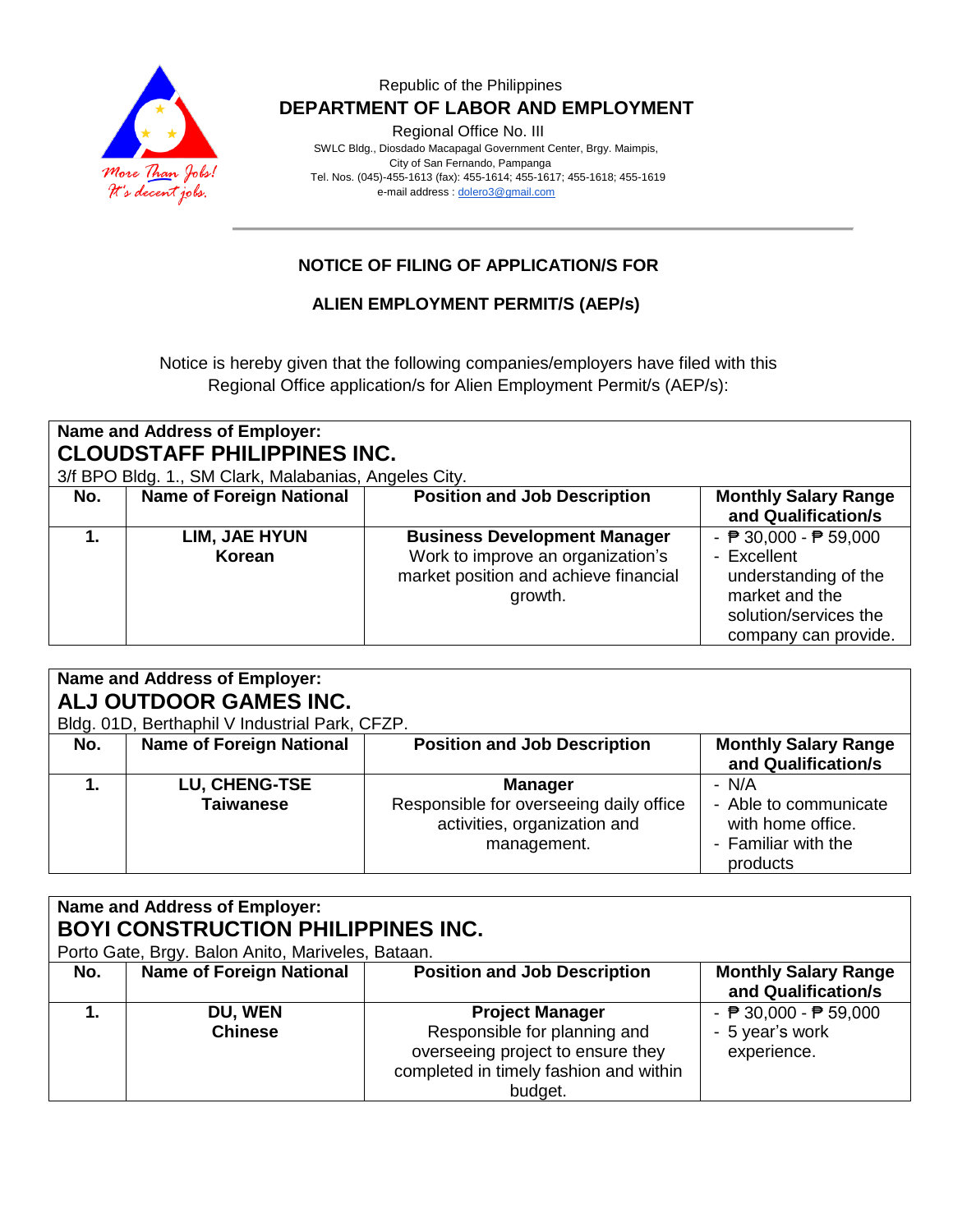

Regional Office No. III

 SWLC Bldg., Diosdado Macapagal Government Center, Brgy. Maimpis, City of San Fernando, Pampanga Tel. Nos. (045)-455-1613 (fax): 455-1614; 455-1617; 455-1618; 455-1619 e-mail address [: dolero3@gmail.com](mailto:dolero3@gmail.com)

|     | Name and Address of Employer:   |                                                                         |                                                  |  |  |  |
|-----|---------------------------------|-------------------------------------------------------------------------|--------------------------------------------------|--|--|--|
|     | <b>GIGAMARE INC.</b>            |                                                                         |                                                  |  |  |  |
|     |                                 | Bldg. 2082-2083, Corregidor Highway, Ilanin Forest East District, SBFZ. |                                                  |  |  |  |
| No. | <b>Name of Foreign National</b> | <b>Position and Job Description</b>                                     | <b>Monthly Salary Range</b>                      |  |  |  |
|     |                                 |                                                                         | and Qualification/s                              |  |  |  |
|     | DU, WEN                         | <b>Wartsila / Wingd Product Training</b>                                | - $\overline{P}$ 90,000 - $\overline{P}$ 149,000 |  |  |  |
|     | <b>Chinese</b>                  | <b>Specialist</b>                                                       | - Experienced engineer                           |  |  |  |
|     |                                 | Planning and field service operations in                                | - Level 2 manager                                |  |  |  |
|     |                                 | the middle east region and Asia.                                        |                                                  |  |  |  |
|     |                                 |                                                                         |                                                  |  |  |  |

# **Name and Address of Employer: BB INTERNATIONAL LEISURE AND RESORT DEVELOPMENT CORPORATION.**

| Bounded by J. P. Rizal Avenue, J. P. Laurel Avenue and Prince Balagtas Avenue, CFZP. |  |  |  |  |  |  |
|--------------------------------------------------------------------------------------|--|--|--|--|--|--|
|                                                                                      |  |  |  |  |  |  |

| No. | <b>Name of Foreign National</b> | <b>Position and Job Description</b>     | <b>Monthly Salary Range</b>                     |
|-----|---------------------------------|-----------------------------------------|-------------------------------------------------|
|     |                                 |                                         | and Qualification/s                             |
|     | <b>KAO, CHING-HSIANG</b>        | <b>Operation Coordinator</b>            | - $\overline{P}$ 30,000 - $\overline{P}$ 59,000 |
|     | <b>Taiwanese</b>                | Monitor, Control and Manage tasks to    | - Fluent in Mandarin                            |
|     |                                 | ensure project delivery within allotted | and English                                     |
|     |                                 | budget & timely.                        |                                                 |
| 2.  | <b>CHENG, PEI-CHEN</b>          | <b>Sales &amp; Marketing Specialist</b> | - $\sqrt{P}$ 30,000 - $\sqrt{P}$ 59,000         |
|     | <b>Taiwanese</b>                | Planning & Implementing sales,          | - Graduate any 4 year                           |
|     |                                 | marketing and product development       | course                                          |
|     |                                 | programs.                               | - Fluent in Mandarin                            |
|     |                                 |                                         | and English                                     |

#### **Name and Address of Employer: HYUNDAI ENGINEERING & CONSTRUCTION CO. LTD.**

28/F Tower 2 The Enterprise Center, Ayala Ave. Cor. Paseo De Roxas, San Lorenzo, Makati City (for Its Project on Region 3).

| No.  | <b>Name of Foreign National</b> | <b>Position and Job Description</b>                                                                           | <b>Monthly Salary Range</b><br>and Qualification/s                                                                                        |
|------|---------------------------------|---------------------------------------------------------------------------------------------------------------|-------------------------------------------------------------------------------------------------------------------------------------------|
|      | JEONG, JAE-KI<br>Korean         | <b>Construction Manager</b><br>Manage forecasting activity to ensure<br>equipment and materials availability. | - $\overline{P}$ 60,000 - $\overline{P}$ 89,999<br>- Managing team,<br>subordinates, labors<br>and disseminate<br>works as per site plan. |
| $2-$ | <b>BANG, KUK JOO</b><br>Korean  | <b>Construction Manager</b><br>Manage all line side construction<br>activities for their team.                | - $\overline{P}$ 60,000 - $\overline{P}$ 89,999<br>- With minimum of 10<br>years of experience in<br>construction.                        |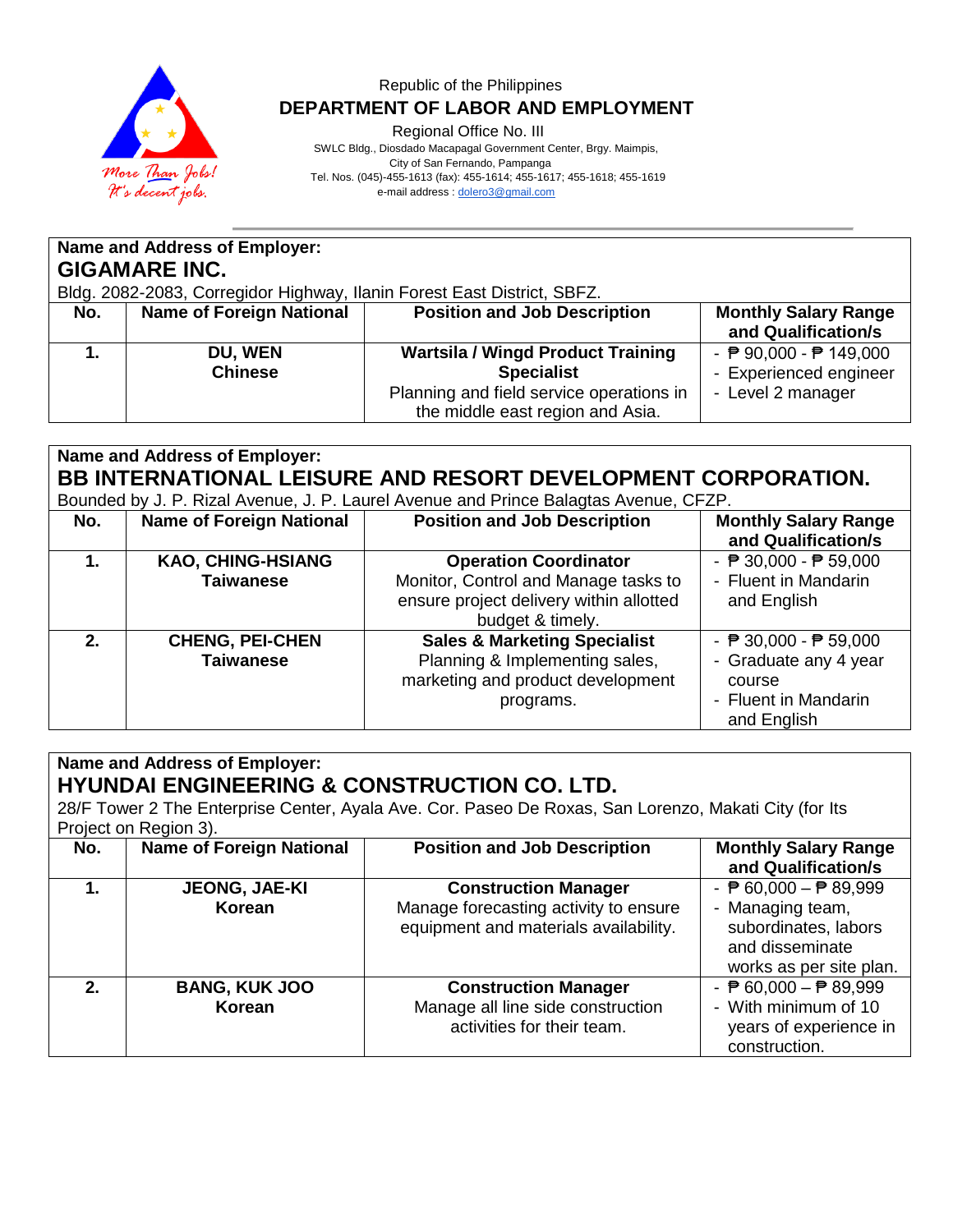

Regional Office No. III

 SWLC Bldg., Diosdado Macapagal Government Center, Brgy. Maimpis, City of San Fernando, Pampanga Tel. Nos. (045)-455-1613 (fax): 455-1614; 455-1617; 455-1618; 455-1619 e-mail address [: dolero3@gmail.com](mailto:dolero3@gmail.com)

| 3. | <b>KIM, JINHO</b><br>Korean       | <b>Construction Manager</b><br>Managing all construction project<br>planning process works.    | - $\overline{P}$ 60,000 - $\overline{P}$ 89,999<br>- With good leadership<br>and managing skills        |
|----|-----------------------------------|------------------------------------------------------------------------------------------------|---------------------------------------------------------------------------------------------------------|
| 4. | YOON, SUNGJAE<br>Korean           | <b>Fabrication Manager</b><br>Manage fabrication shop.                                         | - $\overline{P}$ 60,000 - $\overline{P}$ 89,999<br>- With strong work<br>ethics and managing<br>skills. |
| 5. | <b>HWANG, YEON HWAN</b><br>Korean | <b>Fabrication Manager</b><br>Managing and generating man-hour<br>reports & Fabrication works. | - $\overline{P}$ 60,000 - $\overline{P}$ 89,999<br>- With strong work<br>ethics                         |

**Name and Address of Employer: SHANGHAI ELECTRIC POWER CONSTRUCTION PHILIPPINE CORPORATION.** GNPower Compound, Brgy. Alas-Asin, Mariveles, Bataan. **No. Name of Foreign National Position and Job Description Monthly Salary Range** 

| NO. | Name of Foreign National | POSItion and JOD Description              | <b>MONTHLY SAIRTY Range</b>                     |
|-----|--------------------------|-------------------------------------------|-------------------------------------------------|
|     |                          |                                           | and Qualification/s                             |
| 1.  | <b>ZHANG, ZHIXIONG</b>   | <b>Marketing Specialist</b>               | - $\overline{P}$ 30,000 - $\overline{P}$ 59,999 |
|     | <b>Chinese</b>           | Help develop, execute and monitor         | - Working knowledge in                          |
|     |                          | marketing programs across a variety of    | the assigned position                           |
|     |                          | channels.                                 | for over a year.                                |
| 2.  | <b>ZHANG, DONG</b>       | <b>Chinese Marketing Staff</b>            | - $P$ 30,000 - $P$ 59,999                       |
|     | <b>Chinese</b>           | Collaborating with the marketing          | - Working knowledge in                          |
|     |                          | manager, internal teams, clients and      | the assigned position                           |
|     |                          | partners on marketing strategy.           | for over a year.                                |
| 3.  | WANG, JIN                | <b>Marketing Specialist</b>               | - $\overline{P}$ 30,000 - $\overline{P}$ 59,999 |
|     | <b>Chinese</b>           | Researches and analyzes of variety of     | - Working knowledge in                          |
|     |                          | marketing information.                    | the assigned position                           |
|     |                          |                                           | for over a year.                                |
| 4.  | <b>WANG, GUOLIANG</b>    | <b>Marketing Specialist</b>               | - $\overline{P}$ 30,000 - $\overline{P}$ 59,999 |
|     | <b>Chinese</b>           | Researches and analyzes of variety of     | - Working knowledge in                          |
|     |                          | marketing information.                    | the assigned position                           |
|     |                          |                                           | for over a year.                                |
| 5.  | YANG, DI                 | <b>Marketing Specialist</b>               | - $\overline{P}$ 30,000 - $\overline{P}$ 59,999 |
|     | <b>Chinese</b>           | Researches and analyzes of variety of     | - Working knowledge in                          |
|     |                          | marketing information.                    | the assigned position                           |
|     |                          |                                           | for over a year.                                |
| 6.  | <b>ZHENG, HUAIGANG</b>   | <b>Mandarin Operation and Maintenance</b> | - $\overline{P}$ 30,000 - $\overline{P}$ 59,999 |
|     | <b>Chinese</b>           | <b>Recording System Analyst</b>           | - Working knowledge in                          |
|     |                          | Responsible for improving company IT      | the assigned position                           |
|     |                          | systems while ensuring high level of      | for over a year.                                |
|     |                          | performance and security.                 |                                                 |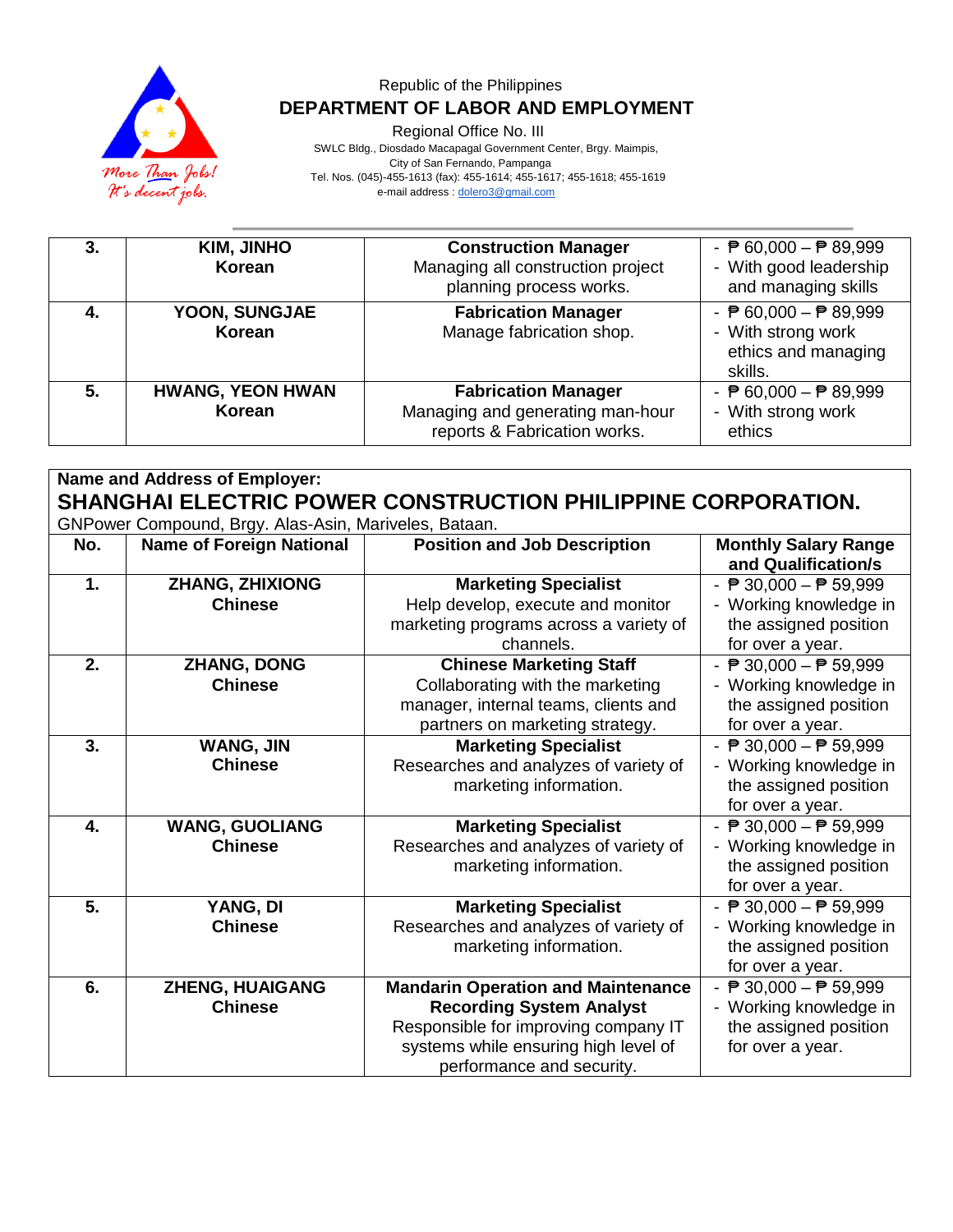

Regional Office No. III

| 7.  | <b>CHEN, YUNHUI</b>   | <b>Contract Administrator</b>                                               | - $\overline{P}$ 30,000 - $\overline{P}$ 59,999 |
|-----|-----------------------|-----------------------------------------------------------------------------|-------------------------------------------------|
|     | <b>Chinese</b>        | Negotiate contract terms with internal                                      | - Working knowledge in                          |
|     |                       | and external business partners.                                             | the assigned position                           |
|     |                       |                                                                             | for over a year.                                |
| 8.  | <b>BAO, ERIDENGTU</b> | <b>Contract Administrator</b>                                               | - $\sqrt{P}$ 30,000 - $\sqrt{P}$ 59,999         |
|     | <b>Chinese</b>        | Ensure that all parties fulfil the particular                               | - Working knowledge in                          |
|     |                       | directives and standards in a contract.                                     | the assigned position                           |
|     |                       |                                                                             | for over a year.                                |
| 9.  | XUAN, ZE              | <b>Equipment Operator</b>                                                   | $ \overline{P}$ 30,000 $ \overline{P}$ 59,999   |
|     | <b>Chinese</b>        | Preparing and manipulating heavy                                            | - Working knowledge in                          |
|     |                       | equipment to ensure the appropriate                                         | the assigned position                           |
|     |                       | movement of materials.                                                      | for over a year.                                |
| 10. | XIAO, MAOHONG         | <b>Chinese Technical Assistant</b>                                          | - $\sqrt{P}$ 30,000 - $\sqrt{P}$ 59,999         |
|     | <b>Chinese</b>        | Perform basic administrative tasks                                          | - Working knowledge in                          |
|     |                       | including filing, composing emails,                                         | the assigned position                           |
|     |                       | printing documents, scheduling                                              | for over a year.                                |
|     |                       | meetings, answering phones and                                              |                                                 |
|     |                       | creating reports.                                                           |                                                 |
| 11. | <b>HE, YONGBING</b>   | <b>Project Coordinator</b>                                                  | - $\sqrt{P}$ 30,000 - $\sqrt{P}$ 59,999         |
|     | <b>Chinese</b>        | Assist projects managers with specific                                      | - Working knowledge in                          |
|     |                       | administrative tasks related to their                                       | the assigned position                           |
|     |                       | assigned projects.                                                          | for over a year.                                |
| 12. | <b>HE, DAKANG</b>     | <b>Mandarin Project Monitoring</b>                                          | - $\sqrt{P}$ 30,000 - $\sqrt{P}$ 59,999         |
|     | <b>Chinese</b>        | <b>Supervisor</b>                                                           | - Working knowledge in                          |
|     |                       | Develop and implement project work                                          | the assigned position                           |
|     |                       | plans and review as appropriate to meet<br>changing needs and requirements. | for over a year.                                |
| 13. | LI, JIAYAO            | <b>Site Manager</b>                                                         | - $\overline{P}$ 30,000 - $\overline{P}$ 59,999 |
|     | <b>Chinese</b>        | Supervising and overseeing the                                              | - Working knowledge in                          |
|     |                       | direction of the project.                                                   | the assigned position                           |
|     |                       |                                                                             | for over a year.                                |
| 14. | CHEN, YU              | <b>Chinese Marketing Staff</b>                                              | - $\sqrt{P}$ 30,000 - $\sqrt{P}$ 59,999         |
|     | <b>Chinese</b>        | Collaborating with the marketing                                            | - Working knowledge in                          |
|     |                       | manager, internal teams, clients and                                        | the assigned position                           |
|     |                       | partners on marketing strategy.                                             | for over a year.                                |
| 15. | <b>SUN, SIYU</b>      | <b>Chinese Marketing Staff</b>                                              | - $\sqrt{P}$ 30,000 - $\sqrt{P}$ 59,999         |
|     | <b>Chinese</b>        | Ensure that all marketing operations are                                    | - Working knowledge in                          |
|     |                       | successful in meeting the goals set by                                      | the assigned position                           |
|     |                       | management.                                                                 | for over a year.                                |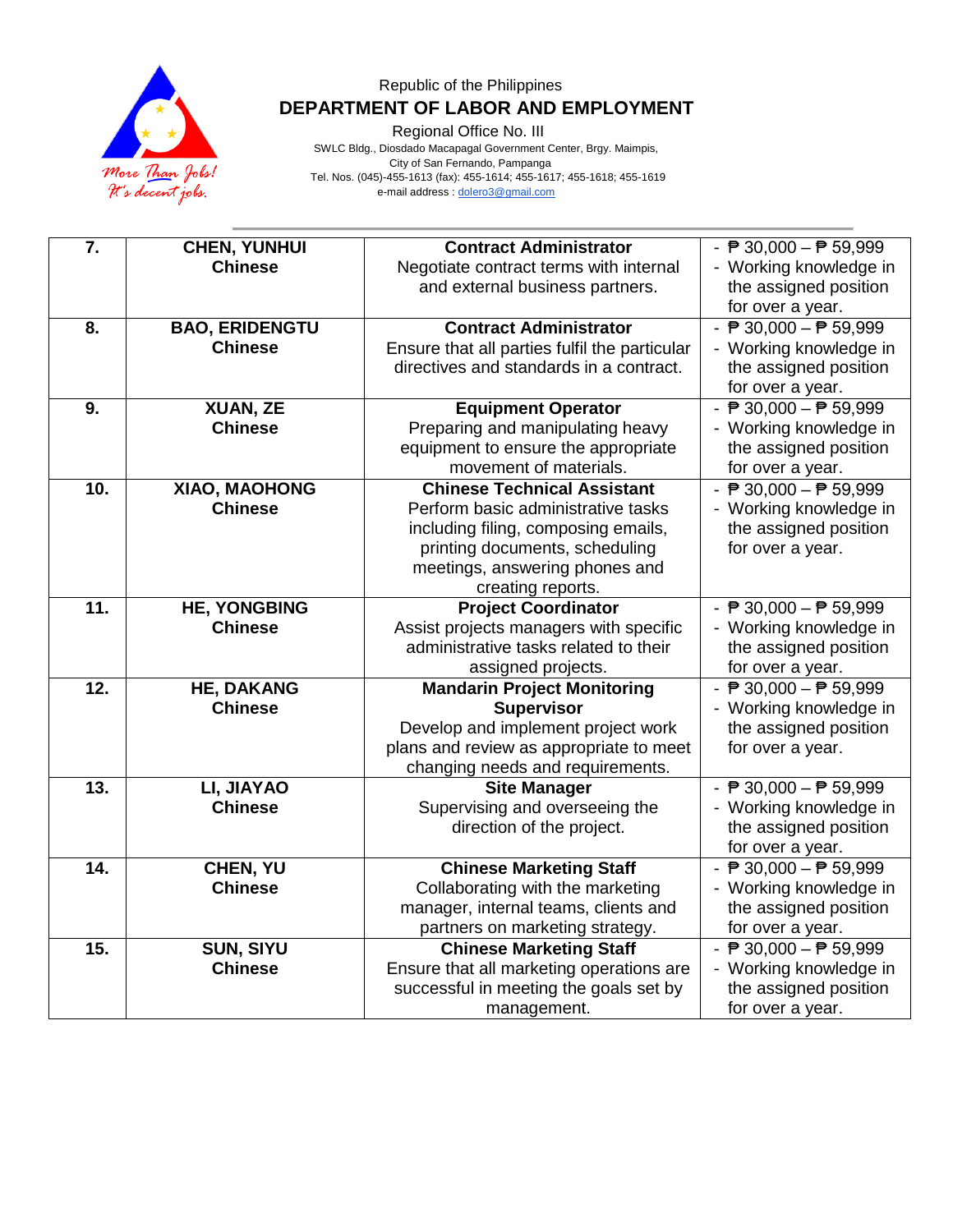

Regional Office No. III

| Name and Address of Employer:<br><b>CGC TECHNOLOGIES INC.</b><br>Bldg. 1 and 2 Sunvalley Business Hub, T-309 Jose Abad Santos Avenue, CFZP.<br><b>Name of Foreign National</b><br><b>Position and Job Description</b><br><b>Monthly Salary Range</b><br>No.<br>and Qualification/s<br>$\overline{1}$ .<br><b>JIANG, SHULIN</b><br>$ \overline{P}$ 30,000 $ \overline{P}$ 59,999<br><b>Customer Service Representative</b><br><b>Chinese</b><br>Interacting with customers to provide<br>- Fluent in Mandarin<br>information in response to inquiries,<br>language (can read and<br>analyzing customer problems, handling,<br>write)<br>and resolving complaints.<br>- Ability to understand<br>and grasp basic<br>customer service skills<br>$\overline{2}$ .<br><b>BAI, LONG</b><br><b>Customer Service Representative</b><br>$ \overline{P}$ 30,000 $ \overline{P}$ 59,999<br><b>Chinese</b><br>Interacting with customers to provide<br>- Fluent in Mandarin<br>information in response to inquiries,<br>language (can read and<br>analyzing customer problems, handling,<br>write)<br>and resolving complaints.<br>- Ability to understand<br>and grasp basic<br>customer service skills<br>$\overline{3}$ .<br>$ \overline{P}$ 30,000 $ \overline{P}$ 59,999<br><b>JIANG, XIAOLI</b><br><b>Customer Service Representative</b> |
|-------------------------------------------------------------------------------------------------------------------------------------------------------------------------------------------------------------------------------------------------------------------------------------------------------------------------------------------------------------------------------------------------------------------------------------------------------------------------------------------------------------------------------------------------------------------------------------------------------------------------------------------------------------------------------------------------------------------------------------------------------------------------------------------------------------------------------------------------------------------------------------------------------------------------------------------------------------------------------------------------------------------------------------------------------------------------------------------------------------------------------------------------------------------------------------------------------------------------------------------------------------------------------------------------------------------------------------|
|                                                                                                                                                                                                                                                                                                                                                                                                                                                                                                                                                                                                                                                                                                                                                                                                                                                                                                                                                                                                                                                                                                                                                                                                                                                                                                                                     |
|                                                                                                                                                                                                                                                                                                                                                                                                                                                                                                                                                                                                                                                                                                                                                                                                                                                                                                                                                                                                                                                                                                                                                                                                                                                                                                                                     |
|                                                                                                                                                                                                                                                                                                                                                                                                                                                                                                                                                                                                                                                                                                                                                                                                                                                                                                                                                                                                                                                                                                                                                                                                                                                                                                                                     |
|                                                                                                                                                                                                                                                                                                                                                                                                                                                                                                                                                                                                                                                                                                                                                                                                                                                                                                                                                                                                                                                                                                                                                                                                                                                                                                                                     |
|                                                                                                                                                                                                                                                                                                                                                                                                                                                                                                                                                                                                                                                                                                                                                                                                                                                                                                                                                                                                                                                                                                                                                                                                                                                                                                                                     |
|                                                                                                                                                                                                                                                                                                                                                                                                                                                                                                                                                                                                                                                                                                                                                                                                                                                                                                                                                                                                                                                                                                                                                                                                                                                                                                                                     |
|                                                                                                                                                                                                                                                                                                                                                                                                                                                                                                                                                                                                                                                                                                                                                                                                                                                                                                                                                                                                                                                                                                                                                                                                                                                                                                                                     |
|                                                                                                                                                                                                                                                                                                                                                                                                                                                                                                                                                                                                                                                                                                                                                                                                                                                                                                                                                                                                                                                                                                                                                                                                                                                                                                                                     |
|                                                                                                                                                                                                                                                                                                                                                                                                                                                                                                                                                                                                                                                                                                                                                                                                                                                                                                                                                                                                                                                                                                                                                                                                                                                                                                                                     |
|                                                                                                                                                                                                                                                                                                                                                                                                                                                                                                                                                                                                                                                                                                                                                                                                                                                                                                                                                                                                                                                                                                                                                                                                                                                                                                                                     |
|                                                                                                                                                                                                                                                                                                                                                                                                                                                                                                                                                                                                                                                                                                                                                                                                                                                                                                                                                                                                                                                                                                                                                                                                                                                                                                                                     |
|                                                                                                                                                                                                                                                                                                                                                                                                                                                                                                                                                                                                                                                                                                                                                                                                                                                                                                                                                                                                                                                                                                                                                                                                                                                                                                                                     |
|                                                                                                                                                                                                                                                                                                                                                                                                                                                                                                                                                                                                                                                                                                                                                                                                                                                                                                                                                                                                                                                                                                                                                                                                                                                                                                                                     |
|                                                                                                                                                                                                                                                                                                                                                                                                                                                                                                                                                                                                                                                                                                                                                                                                                                                                                                                                                                                                                                                                                                                                                                                                                                                                                                                                     |
|                                                                                                                                                                                                                                                                                                                                                                                                                                                                                                                                                                                                                                                                                                                                                                                                                                                                                                                                                                                                                                                                                                                                                                                                                                                                                                                                     |
|                                                                                                                                                                                                                                                                                                                                                                                                                                                                                                                                                                                                                                                                                                                                                                                                                                                                                                                                                                                                                                                                                                                                                                                                                                                                                                                                     |
|                                                                                                                                                                                                                                                                                                                                                                                                                                                                                                                                                                                                                                                                                                                                                                                                                                                                                                                                                                                                                                                                                                                                                                                                                                                                                                                                     |
|                                                                                                                                                                                                                                                                                                                                                                                                                                                                                                                                                                                                                                                                                                                                                                                                                                                                                                                                                                                                                                                                                                                                                                                                                                                                                                                                     |
| <b>Chinese</b><br>Interacting with customers to provide<br>- Fluent in Mandarin                                                                                                                                                                                                                                                                                                                                                                                                                                                                                                                                                                                                                                                                                                                                                                                                                                                                                                                                                                                                                                                                                                                                                                                                                                                     |
| information in response to inquiries,<br>language (can read and                                                                                                                                                                                                                                                                                                                                                                                                                                                                                                                                                                                                                                                                                                                                                                                                                                                                                                                                                                                                                                                                                                                                                                                                                                                                     |
| analyzing customer problems, handling,<br>write)                                                                                                                                                                                                                                                                                                                                                                                                                                                                                                                                                                                                                                                                                                                                                                                                                                                                                                                                                                                                                                                                                                                                                                                                                                                                                    |
| and resolving complaints.<br>- Ability to understand                                                                                                                                                                                                                                                                                                                                                                                                                                                                                                                                                                                                                                                                                                                                                                                                                                                                                                                                                                                                                                                                                                                                                                                                                                                                                |
| and grasp basic                                                                                                                                                                                                                                                                                                                                                                                                                                                                                                                                                                                                                                                                                                                                                                                                                                                                                                                                                                                                                                                                                                                                                                                                                                                                                                                     |
| customer service skills                                                                                                                                                                                                                                                                                                                                                                                                                                                                                                                                                                                                                                                                                                                                                                                                                                                                                                                                                                                                                                                                                                                                                                                                                                                                                                             |
| <b>CHEN, WEIMING</b><br>$\overline{4}$ .<br><b>Customer Service Representative</b><br>- $\overline{P}$ 30,000 - $\overline{P}$ 59,999                                                                                                                                                                                                                                                                                                                                                                                                                                                                                                                                                                                                                                                                                                                                                                                                                                                                                                                                                                                                                                                                                                                                                                                               |
| <b>Chinese</b><br>Interacting with customers to provide<br>- Fluent in Mandarin                                                                                                                                                                                                                                                                                                                                                                                                                                                                                                                                                                                                                                                                                                                                                                                                                                                                                                                                                                                                                                                                                                                                                                                                                                                     |
| information in response to inquiries,<br>language (can read and                                                                                                                                                                                                                                                                                                                                                                                                                                                                                                                                                                                                                                                                                                                                                                                                                                                                                                                                                                                                                                                                                                                                                                                                                                                                     |
| analyzing customer problems, handling,<br>write)                                                                                                                                                                                                                                                                                                                                                                                                                                                                                                                                                                                                                                                                                                                                                                                                                                                                                                                                                                                                                                                                                                                                                                                                                                                                                    |
| and resolving complaints.<br>- Ability to understand                                                                                                                                                                                                                                                                                                                                                                                                                                                                                                                                                                                                                                                                                                                                                                                                                                                                                                                                                                                                                                                                                                                                                                                                                                                                                |
| and grasp basic                                                                                                                                                                                                                                                                                                                                                                                                                                                                                                                                                                                                                                                                                                                                                                                                                                                                                                                                                                                                                                                                                                                                                                                                                                                                                                                     |
| customer service skills                                                                                                                                                                                                                                                                                                                                                                                                                                                                                                                                                                                                                                                                                                                                                                                                                                                                                                                                                                                                                                                                                                                                                                                                                                                                                                             |
| 5.<br>- $\overline{P}$ 30,000 - $\overline{P}$ 59,999<br><b>WANG, WENJIE</b><br><b>Customer Service Representative</b><br><b>Chinese</b><br>- Fluent in Mandarin                                                                                                                                                                                                                                                                                                                                                                                                                                                                                                                                                                                                                                                                                                                                                                                                                                                                                                                                                                                                                                                                                                                                                                    |
| Interacting with customers to provide                                                                                                                                                                                                                                                                                                                                                                                                                                                                                                                                                                                                                                                                                                                                                                                                                                                                                                                                                                                                                                                                                                                                                                                                                                                                                               |
| information in response to inquiries,<br>language (can read and<br>analyzing customer problems, handling,<br>write)                                                                                                                                                                                                                                                                                                                                                                                                                                                                                                                                                                                                                                                                                                                                                                                                                                                                                                                                                                                                                                                                                                                                                                                                                 |
| and resolving complaints.<br>- Ability to understand                                                                                                                                                                                                                                                                                                                                                                                                                                                                                                                                                                                                                                                                                                                                                                                                                                                                                                                                                                                                                                                                                                                                                                                                                                                                                |
| and grasp basic                                                                                                                                                                                                                                                                                                                                                                                                                                                                                                                                                                                                                                                                                                                                                                                                                                                                                                                                                                                                                                                                                                                                                                                                                                                                                                                     |
| customer service skills                                                                                                                                                                                                                                                                                                                                                                                                                                                                                                                                                                                                                                                                                                                                                                                                                                                                                                                                                                                                                                                                                                                                                                                                                                                                                                             |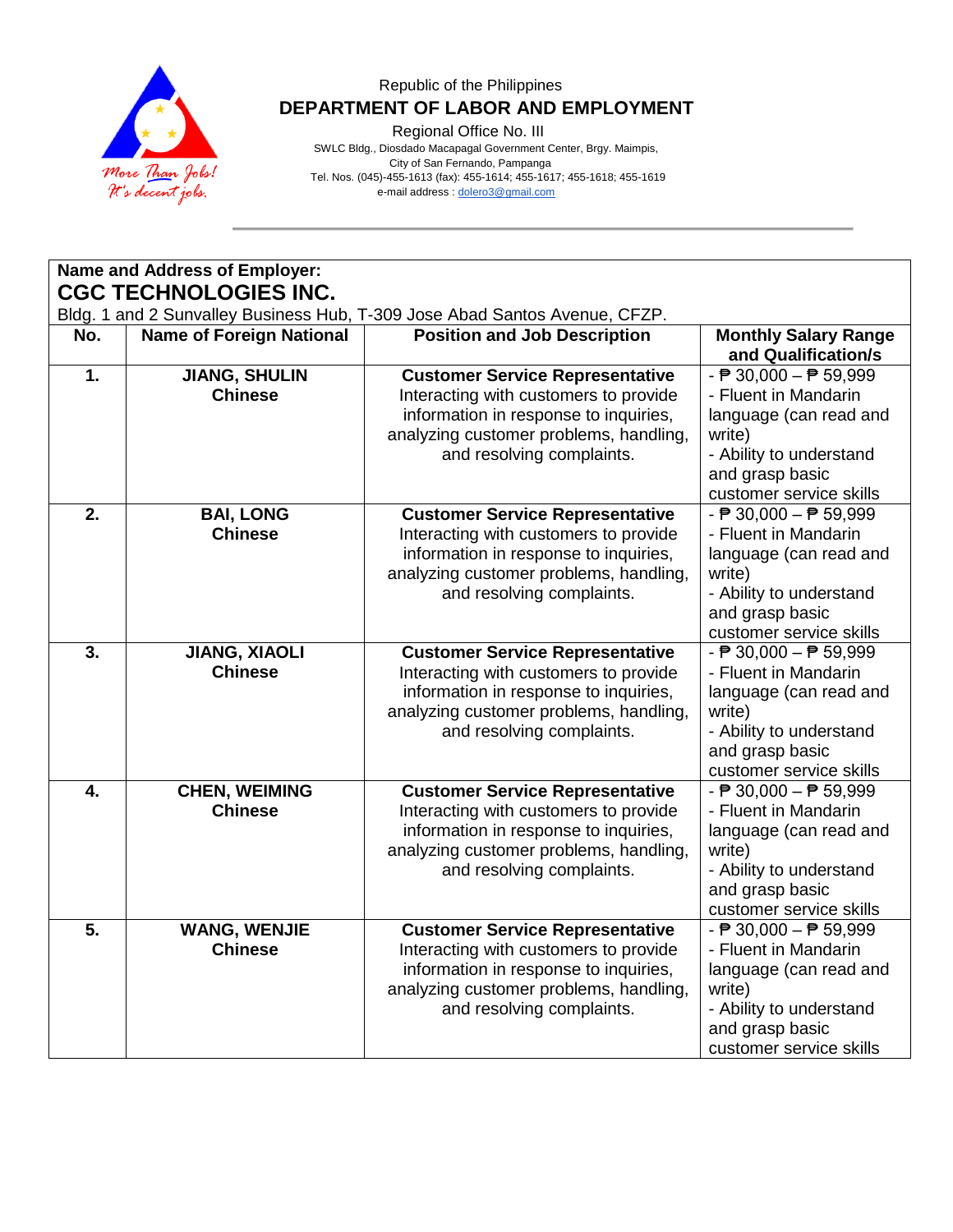

Regional Office No. III

| 6.               | <b>CHEN, YIWEI</b><br><b>Chinese</b>    | <b>Customer Service Representative</b><br>Interacting with customers to provide<br>information in response to inquiries,<br>analyzing customer problems, handling,<br>and resolving complaints. | $ \overline{P}$ 30,000 $ \overline{P}$ 59,999<br>- Fluent in Mandarin<br>language (can read and<br>write)<br>- Ability to understand<br>and grasp basic                            |
|------------------|-----------------------------------------|-------------------------------------------------------------------------------------------------------------------------------------------------------------------------------------------------|------------------------------------------------------------------------------------------------------------------------------------------------------------------------------------|
|                  |                                         |                                                                                                                                                                                                 | customer service skills                                                                                                                                                            |
| $\overline{7}$ . | <b>WANG, BINGRONG</b><br><b>Chinese</b> | <b>Customer Service Representative</b><br>Interacting with customers to provide<br>information in response to inquiries,<br>analyzing customer problems, handling,<br>and resolving complaints. | $ \overline{P}$ 30,000 $ \overline{P}$ 59,999<br>- Fluent in Mandarin<br>language (can read and<br>write)<br>- Ability to understand<br>and grasp basic<br>customer service skills |
| 8.               | <b>SU, WENMING</b><br><b>Chinese</b>    | <b>Customer Service Representative</b><br>Interacting with customers to provide<br>information in response to inquiries,<br>analyzing customer problems, handling,<br>and resolving complaints. | $ \overline{P}$ 30,000 $ \overline{P}$ 59,999<br>- Fluent in Mandarin<br>language (can read and<br>write)<br>- Ability to understand<br>and grasp basic<br>customer service skills |
| 9.               | TAO, MEI<br><b>Chinese</b>              | <b>Customer Service Representative</b><br>Interacting with customers to provide<br>information in response to inquiries,<br>analyzing customer problems, handling,<br>and resolving complaints. | $ \overline{P}$ 30,000 $ \overline{P}$ 59,999<br>- Fluent in Mandarin<br>language (can read and<br>write)<br>- Ability to understand<br>and grasp basic<br>customer service skills |
| 10.              | <b>CHEN, JINYAN</b><br><b>Chinese</b>   | <b>Customer Service Representative</b><br>Interacting with customers to provide<br>information in response to inquiries,<br>analyzing customer problems, handling,<br>and resolving complaints. | $ \overline{P}$ 30,000 $ \overline{P}$ 59,999<br>- Fluent in Mandarin<br>language (can read and<br>write)<br>- Ability to understand<br>and grasp basic<br>customer service skills |
| 11.              | <b>WU, BINXIN</b><br><b>Chinese</b>     | <b>Customer Service Representative</b><br>Interacting with customers to provide<br>information in response to inquiries,<br>analyzing customer problems, handling,<br>and resolving complaints. | $ \overline{P}$ 30,000 $ \overline{P}$ 59,999<br>- Fluent in Mandarin<br>language (can read and<br>write)<br>- Ability to understand<br>and grasp basic<br>customer service skills |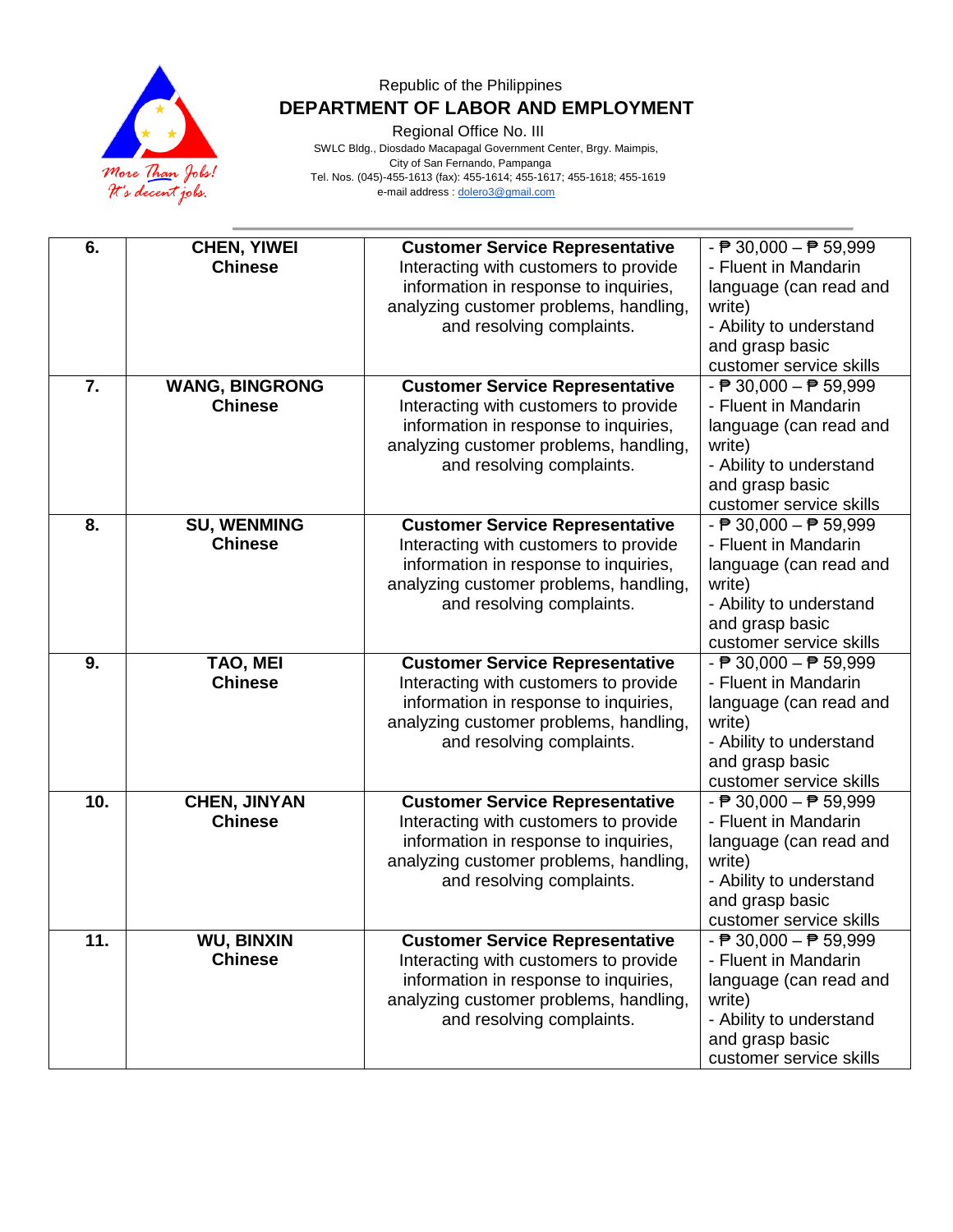

Regional Office No. III

| 12. | <b>WANG, TIANDENG</b><br><b>Chinese</b> | <b>Customer Service Representative</b><br>Interacting with customers to provide<br>information in response to inquiries,<br>analyzing customer problems, handling,<br>and resolving complaints. | $ \overline{P}$ 30,000 $ \overline{P}$ 59,999<br>- Fluent in Mandarin<br>language (can read and<br>write)<br>- Ability to understand<br>and grasp basic<br>customer service skills   |
|-----|-----------------------------------------|-------------------------------------------------------------------------------------------------------------------------------------------------------------------------------------------------|--------------------------------------------------------------------------------------------------------------------------------------------------------------------------------------|
| 13. | <b>WU, TINGSHAN</b><br><b>Chinese</b>   | <b>Customer Service Representative</b><br>Interacting with customers to provide<br>information in response to inquiries,<br>analyzing customer problems, handling,<br>and resolving complaints. | $ \overline{P}$ 30,000 $ \overline{P}$ 59,999<br>- Fluent in Mandarin<br>language (can read and<br>write)<br>- Ability to understand<br>and grasp basic<br>customer service skills   |
| 14. | XIAO, GUIMU<br><b>Chinese</b>           | <b>Customer Service Representative</b><br>Interacting with customers to provide<br>information in response to inquiries,<br>analyzing customer problems, handling,<br>and resolving complaints. | $ \overline{P}$ 30,000 $ \overline{P}$ 59,999<br>- Fluent in Mandarin<br>language (can read and<br>write)<br>- Ability to understand<br>and grasp basic<br>customer service skills   |
| 15. | YANG, QINGJIANG<br><b>Chinese</b>       | <b>Customer Service Representative</b><br>Interacting with customers to provide<br>information in response to inquiries,<br>analyzing customer problems, handling,<br>and resolving complaints. | $ \overline{P}$ 30,000 $ \overline{P}$ 59,999<br>- Fluent in Mandarin<br>language (can read and<br>write)<br>- Ability to understand<br>and grasp basic<br>customer service skills   |
| 16. | <b>WANG, ZHENHUA</b><br><b>Chinese</b>  | <b>Customer Service Representative</b><br>Interacting with customers to provide<br>information in response to inquiries,<br>analyzing customer problems, handling,<br>and resolving complaints. | - $\overline{P}$ 30,000 - $\overline{P}$ 59,999<br>- Fluent in Mandarin<br>language (can read and<br>write)<br>- Ability to understand<br>and grasp basic<br>customer service skills |
| 17. | <b>WANG, WENBIN</b><br><b>Chinese</b>   | <b>Customer Service Representative</b><br>Interacting with customers to provide<br>information in response to inquiries,<br>analyzing customer problems, handling,<br>and resolving complaints. | $ \overline{P}$ 30,000 $ \overline{P}$ 59,999<br>- Fluent in Mandarin<br>language (can read and<br>write)<br>- Ability to understand<br>and grasp basic<br>customer service skills   |